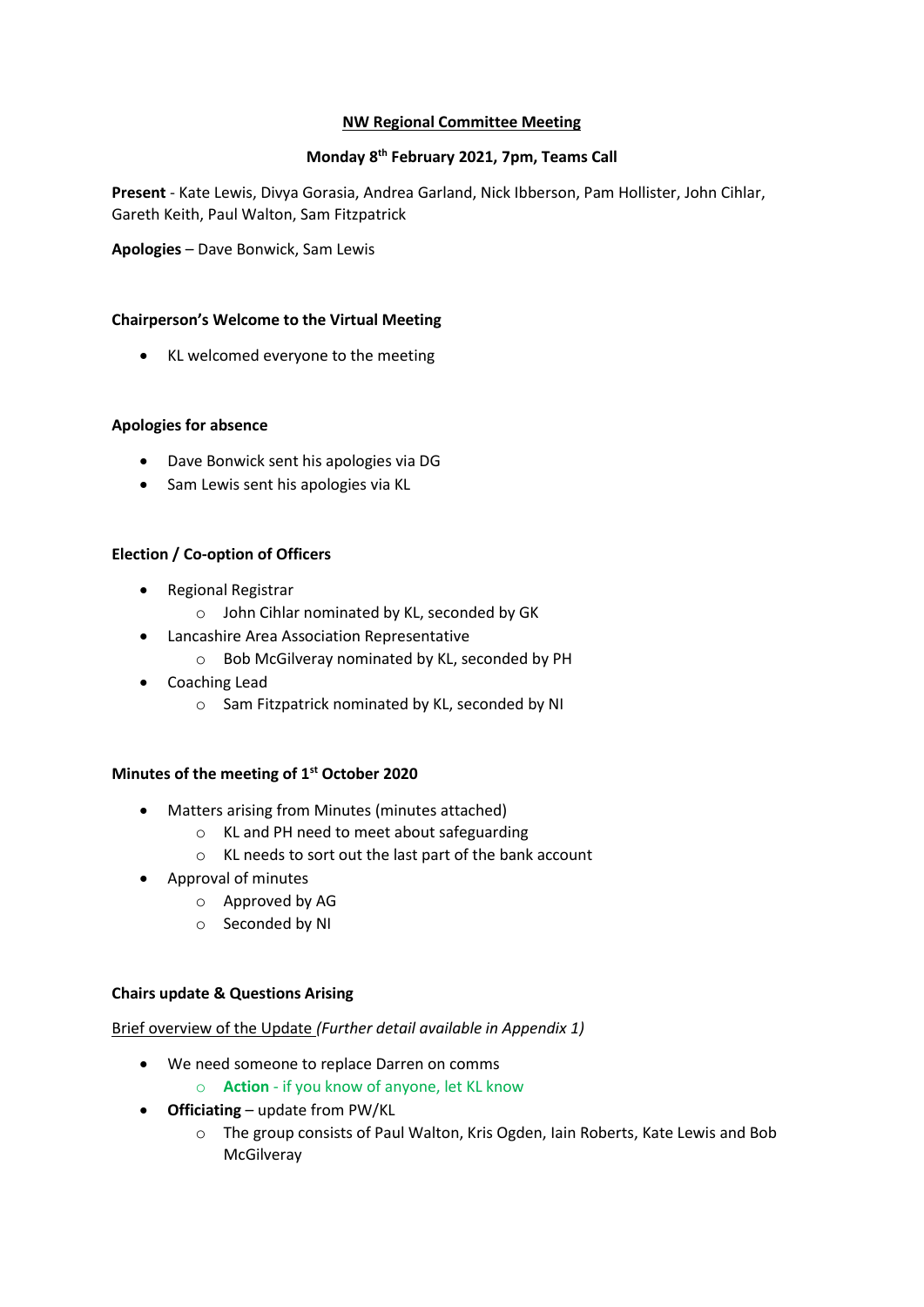- $\circ$  It is hoped that Bob will remain as part of the group as he made progress getting Assignr up and running and it is hoped that he can oversee nominations – he also has experience in developing officials and integrating them into the game
- o Paul Walton will oversee the referees
- o Kris Ogden and Iain Roberts will oversee the table officials
- $\circ$  It has been difficult to start anything as there is no basketball activity but the priority is to onboard the officials first and then go from there
- $\circ$  GK asked about courses as that was raised at the last meeting now is the ideal time to get the interest so that we have a raft of officials for when the game restarts
	- KL shared that if a club/school organise the course and will undertake the practical element themselves, you will get 50% back towards running the practical as opposed to Basketball England running it
	- **Action**: PW will get clarification on costs and discounts for online courses from Basketball England
	- NI added about the cost of coaching courses too
		- **Action**: KL to ask Basketball England about prices on running bulk coaching courses
- o It was mentioned that both MABL and the Sport for All Centres are ideal programmes for developing officials
- **Coaching** update from SF/NI/KL
	- $\circ$  KL, NI and SF met to look at how they could take advantage of the current situation and develop coaches in the region – they identified 3 key groups of coaches and what the development opportunity would look like:
		- Group  $1 U18s/parents / new coaches$ 
			- Zoom-like sessions focusing on how to coach and showing good practice of coaching
		- Group 2 Coaches who are regularly active, potentially at Level 2 already, coaches who could attend CPD sessions
			- Zoom-like sessions focussing on basketball specifics and focusing on player development over winning
		- Group 3 'Elite' coaches in the region/Aspire coaches
			- Round table discussion, initially led by NI and SF, sharing coaching ideas, philosophies, in-depth tactical discussions – this would be recorded so that it can be shared with others
	- $\circ$  We need to get the interest from the region via a form so that we can get up and running with it as soon as possible – there isn't really any CPD out there so the above will be the NW version of CPD
		- **Action**: NI to provide DG with the questions
		- **Action**: DG to design the questionnaire
	- o GK asked what the outcome of the 'Elite' group is
		- SF shared that eventually we will get to a point where these coaches are delivering sessions to those in group 1 and group 2 e.g. the likes of Sergio, Neal, Troy
- **Club support** update from KL
	- $\circ$  KL put an offer on Facebook to run a series of funding workshops there has been no interest so far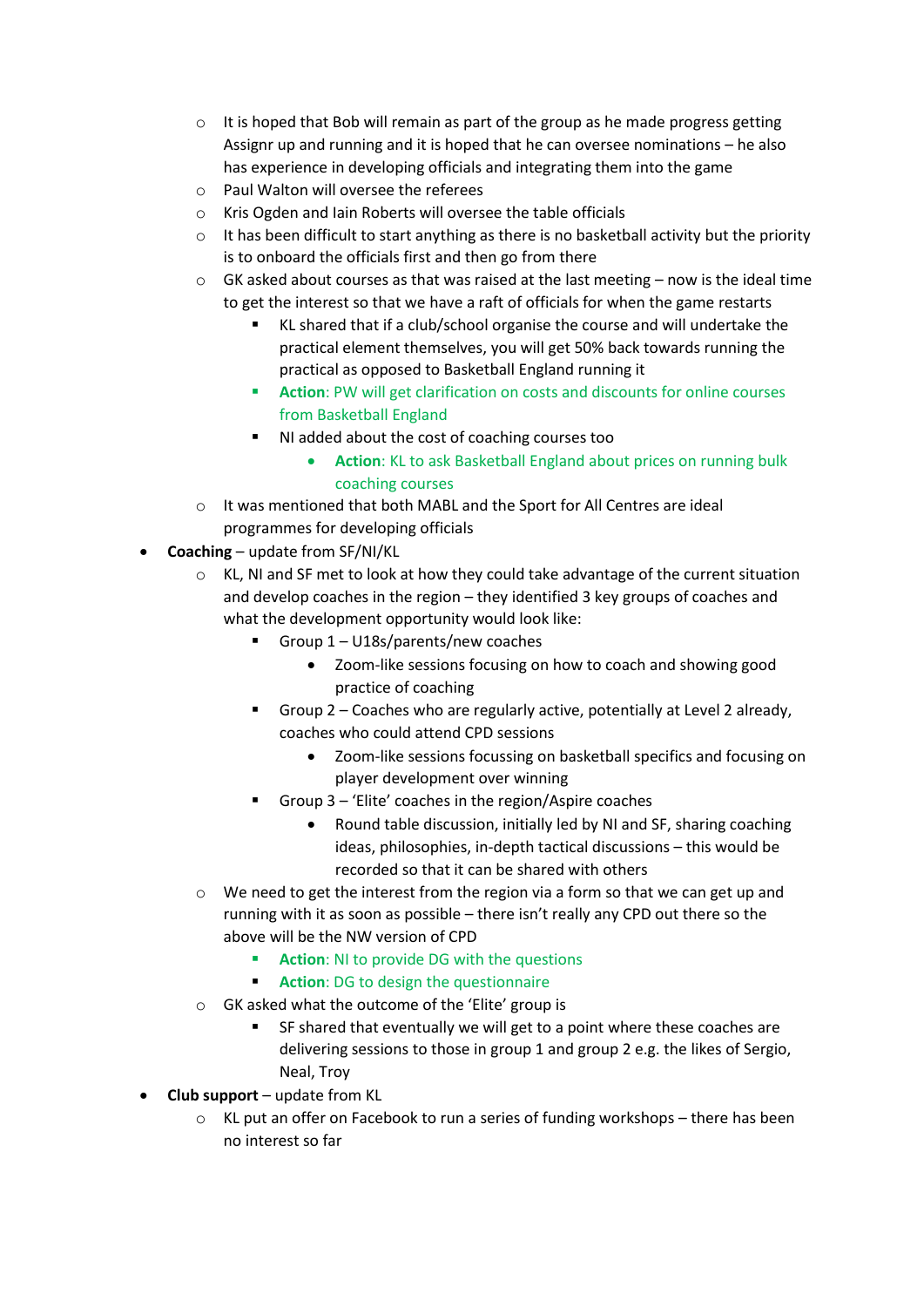- **EXECT** Action: KL to re-share this offer when an update is provided to those on the comms database
- **Talent** update from NI *(further detail available in Appendix 2)*
	- $\circ$  Regional Talent Managers have gone voluntary up to April and then the posts will be advertised
	- o Elite wise, there is nothing going on nationally
	- o Aspire
		- There are discussions to revamp the Aspire programme
		- Refunds are being processed from the 2019/20 sessions
		- Details for the 2021/22 sessions are unknown at the moment
		- There are discussions on shifting the focus onto U13 instead so that they are brought into the programme earlier
- **Participation** update from KL
	- $\circ$  KL met with Charlie Ford at Basketball England and one of the pillars is around focussing on the region itself
		- KL will hopefully have further information on this at the Regional Management Council on Thursday with the other Regional Chairs
	- o Basketball England recognise that the Local Leagues and Area Associations are the ones where the support needs to be given in order to create a good strong base and then build everything above
	- o Mini basketball will now be coming under the Basketball England banner unlike previously
- **Rebate and Development Grant** update from KL
	- We will be guided by Basketball England on what the focus is e.g. Mini basketball may be the focus so we can put in a bid to run an U11 league
		- NI shared that is it in the club's best interest to run U11 activity
	- o KL reminded everyone of the change in 40% rebate to the Regional Development Grant
	- o The rebate this year is likely to be around £350 but it is usually around £3.5k
	- o KL has had discussions with JC about the region using the MABL finals as an officiating development weekend
		- GK shared that previously MABL used the rebate to contribute towards the cost of the Finals weekend
		- NI added that the Finals weekend can be used to run coaching/officiating conferences and make it more prestigious
	- o JC asked how are we ensuring that the Sport for All participants register with Basketball England?
		- KL shared that there was a meeting with KL, DG, Sam Lewis and Dave Bonwick
		- DG confirmed that the 4 centres are affiliated to Basketball England and the process to onboard clubs and members was to be put in place but that was then put on hold due to Covid
	- o KL shared that there are discussions to have an U11 membership and reduce the cost of it too
	- $\circ$  SF asked how it works if they are already registered as part of the National League club but also play at a Local League/CVL level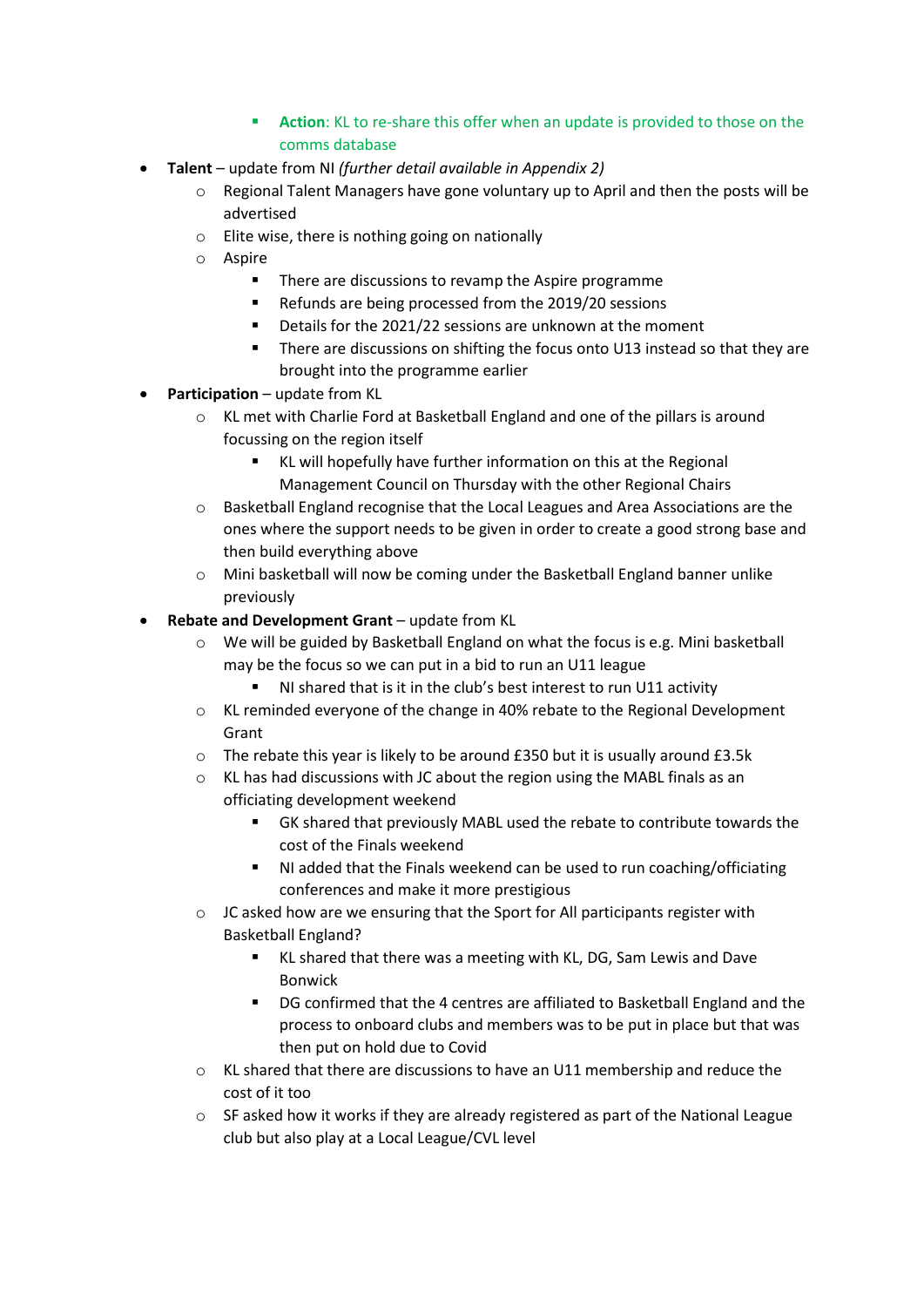- DG confirmed that it currently goes off the highest level they affiliate at e.g. if the highest level is National League, then the region wouldn't get the rebate for that member
- o KL shared that it is unlikely that the grant process will be in place this season but we need to consider the process from September
	- **Action**: KL to add to the agenda for the next meeting what our 3 key priorities will be

# **Any other business**

- It was agreed to meet every 6 weeks
	- o **Action**: DG to arrange the next committee meeting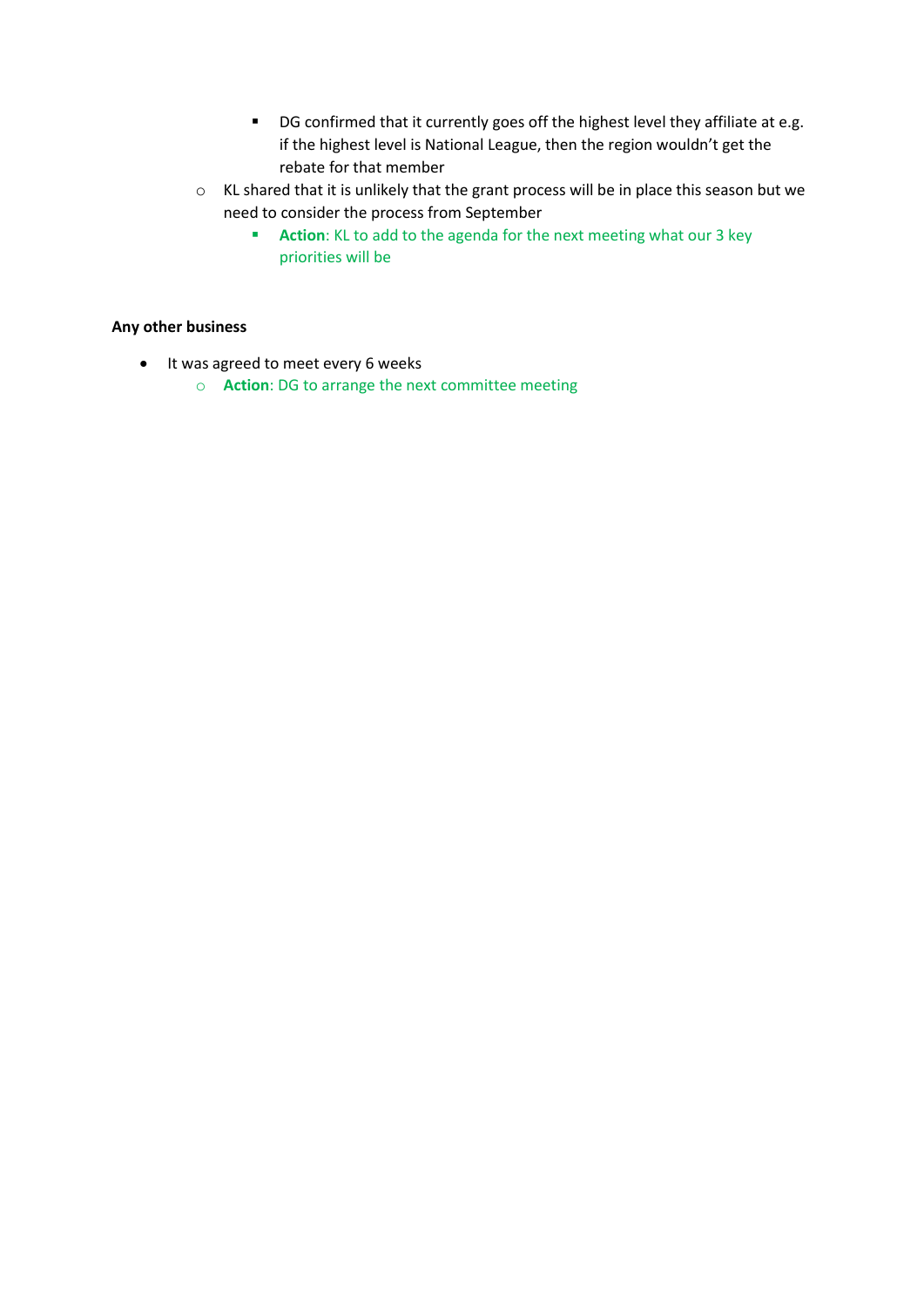# **Appendix 1**

# Basketball England North West Chair's Update February 21

## Hello all

I am wary of doing too much talking in our meetings.  $\odot$  I would like it to focus on discussion and decision making and trying to share as much information as possible before hand. So, with this in mind I thought I'd send this as a kind of update. Let us see if it works!

# **GOVERNANCE**

# **Committee Membership**

- John Cihlar kindly agreed to take on role of Regional Registrar.
- Bob McGilveray will represent Lancashire Area Association.
- After meeting with Nick Ibberson last week, Nick and I would like to recommend the co-option of Sam Fitzpatrick to lead on Coaching Development in the North West.
	- o All of the above will be enacted during the meeting.
- The proposed NW Committee structure now looks like this.

| <b>CORE COMMITTEE</b>                             |                                      |                      |                        |                      |                        |                       |                                        |                                                            |                               |  |
|---------------------------------------------------|--------------------------------------|----------------------|------------------------|----------------------|------------------------|-----------------------|----------------------------------------|------------------------------------------------------------|-------------------------------|--|
|                                                   |                                      |                      |                        |                      |                        |                       |                                        | <b>KEY</b>                                                 |                               |  |
|                                                   | Chair                                | <b>Secretary</b>     | <b>Treasurer</b>       | Registrar            | <b>Welfare Officer</b> | <b>Talent Manager</b> | <b>Relationship</b><br><b>Manager</b>  | <b>Basketball</b><br><b>England</b><br><b>APPOINTED 2-</b> | <b>Elected 2-year</b><br>term |  |
|                                                   | Kate Lewis                           | Divva Gorsia         | Andrea Garland         | <b>John Chilar</b>   | Pam Hollister          | Nick Ibberson         | Sam Lewis                              | <b>year term</b>                                           |                               |  |
|                                                   | <b>Voting Member</b>                 | <b>Voting Member</b> | <b>Voting Member</b>   | <b>Voting Member</b> | <b>Voting Member</b>   | <b>Voting Member</b>  | None Voting                            |                                                            |                               |  |
|                                                   |                                      |                      |                        |                      |                        |                       |                                        |                                                            |                               |  |
| <b>COOPTED ROLES inc CHAIRS OF WORKING GROUPS</b> |                                      |                      |                        |                      |                        |                       |                                        |                                                            |                               |  |
|                                                   | <b>Communication</b><br>and Feedback | <b>Officiating</b>   | <b>Coaching</b>        | <b>Participation</b> | <b>Club Support</b>    | <b>All Girls</b>      | <b>Sport for All</b><br><b>Centres</b> | <b>Lancs Area</b><br><b>Association</b>                    | <b>MABL</b>                   |  |
|                                                   | To be appointed                      | Paul Walton          | <b>Sam Fitzpatrick</b> | To be appointed      | To be appointed        | To be appointed       | Dave Bonwick                           | <b>Bob McGilveray</b>                                      | Gareth Keith                  |  |
|                                                   | <b>Voting Member</b>                 | <b>Voting Member</b> | <b>Voting Member</b>   | <b>Voting Member</b> | <b>Voting Member</b>   | <b>Voting Member</b>  | <b>Voting Member</b>                   | <b>Voting Member</b>                                       | <b>Voting Member</b>          |  |

- Still exploring who would be suitable for the following.
	- o Club support
	- o All Girls
	- o Participation

## **COMMUNICATIONS**

• Darren is unable to undertake the role due to a change in circumstances. Does anyone have anyone in mind?

## **FINANCE**

# **Bank Account**

• Diyva, Andrea and myself 'Zoomed' to set up the NW account. There is an issue with me accessing the Nat West online banking, so I need to go into a branch to sort out.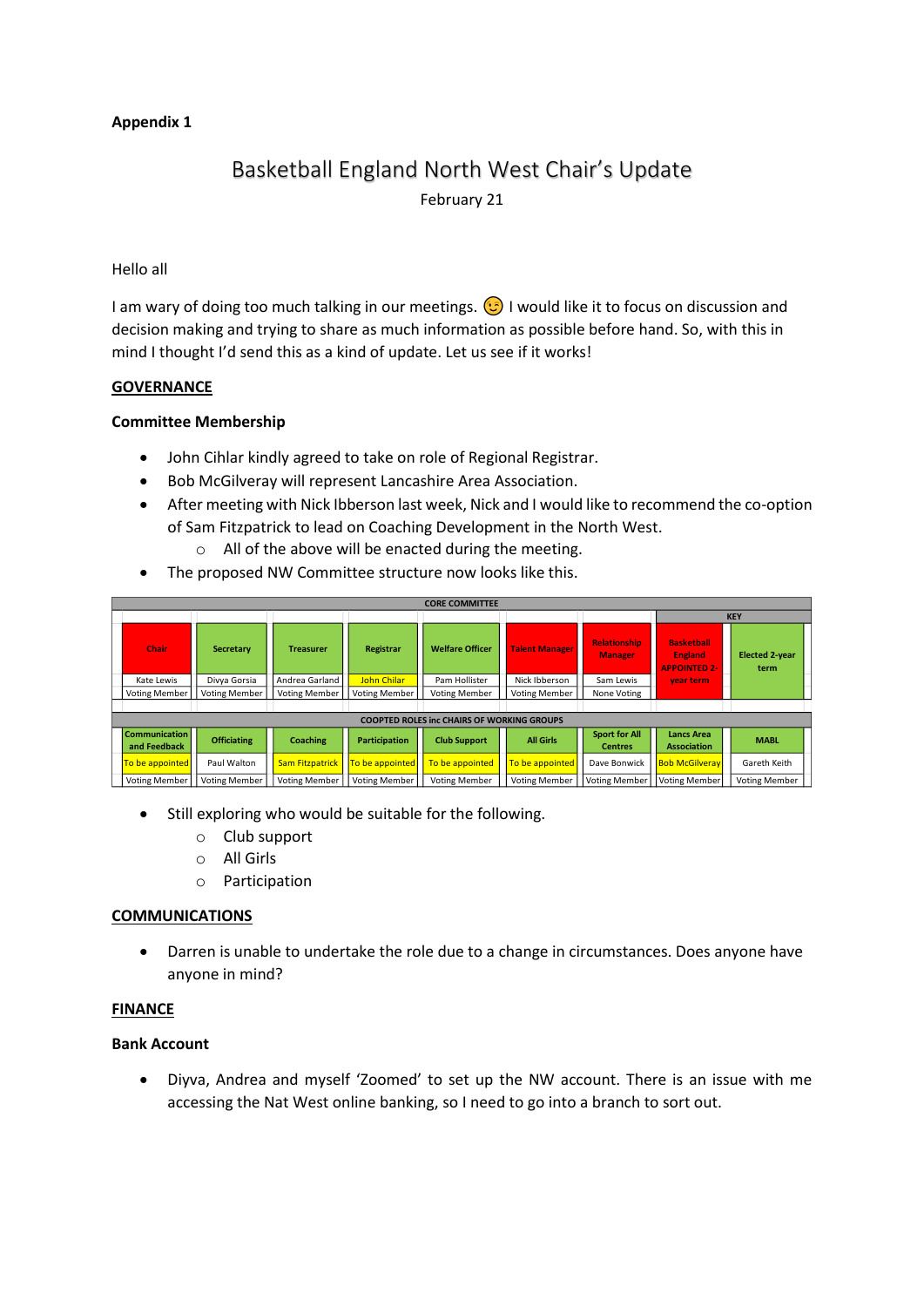## **Rebate**

• The NW will be receiving some funding from BE as part of the 'Rebate'. Sam Lewis is working to get us an estimate of what that might be. Obviously, this year will be much less than usual due to not as many Local League players licencing.

## **Development Grant**

• Please see the attached paper for discussion.

## **OFFICIATING**

#### **Refereeing**

• Update will take place during the meeting.

## **Table Officiating**

• Update will take place during the meeting.

## **COACHING**

• Meeting took place before Christmas between Nick and Sam Fitzpatrick. Sam has agreed to work with Nick to lead the Coaching work in the NW. Sam will update during the meeting.

#### **CLUB SUPPORT**

- Online workshop programme proposals
	- o Funding
	- o Other suggestions?

#### **NW TALENT PROGRAMME**

• Nick has produced report that is attached.

## **PARTICIPATION**

• Paper from Sam Lewis of BE is attached to this email *(Appendix 3).* I would like to discuss this in the meeting.

#### **SAFEGUARDING**

• Pam and I are due to meet to progress NW activities.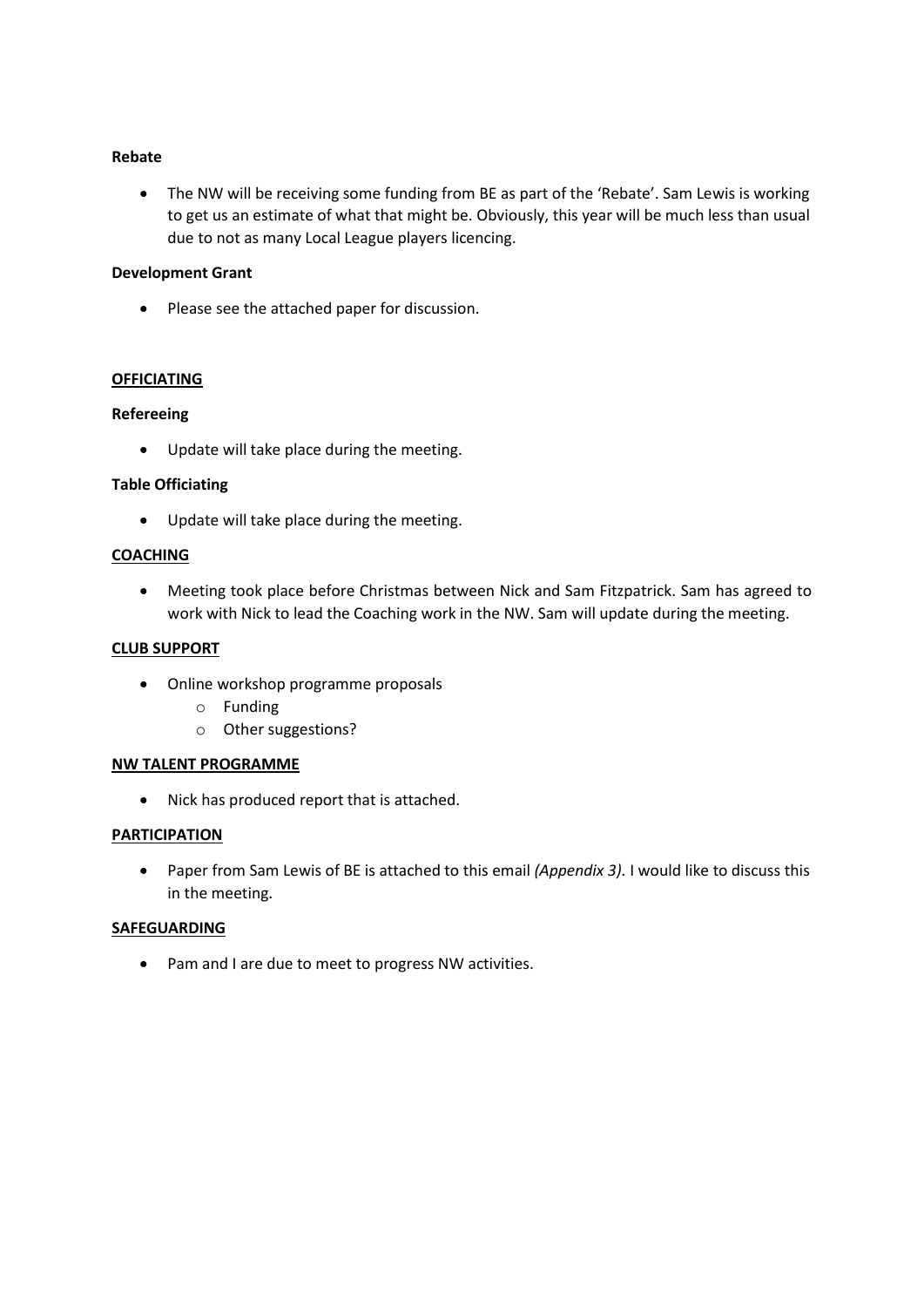# **Appendix 2**

# **Talent Summit**

# **Return to Play**

Obviously this is a fluid situation. Only Elite programmes can run in Tier 4 BBL/WBBL, Div 1 NBL, Academies and Academy Leagues. In Tier 3 the above plus Junior NBL which is due to resume on Jan  $24<sup>th</sup>$ .

# **Player Development Framework-The Physically Robust Pillar**

Research by BE and others has shown the need to provide players below 11 years old (commencement of adolescence/puberty) with a wide range of movement skills e.g. running, catching, jumping, hopping and others which will enhance learning of basic basketball skills at a later date. There is a need for coaches to develop their understanding of the relationship between these skills, basketball skill development and Strength and Conditioning.

# **Aspire**

The Aspire Programme for 2019-20 had completed 5 sessions by 14 march 2019 when lockdown occurred. It is our intention to complete at least two and possibly 3 by mid-April 2021. At that point in time the Aspire Programme for 2020-2021 will commence. The Aspire Programme in the NW had approximately 95 participants.

The Inter-Regional programme for summer 2020 will not be re-arranged. This programme has now been re-organised. NW, NE and Yorkshire and Humberside now play each other in a minitournament (normally June) during which a North team will be selected for an inter-Area tournament to be held, in a normal year, in July.

# **England Talent Programme.**

This was suspended in 2020. The coaches for this have now been re-engaged for 2021 and it is hoped that a cycle can be completed in 2021. The idea is to introduce English players to European at an early age than is currently the case to try to bridge the gap between the game in England and the game in the rest of Europe.

# **England Development Programme (The Academy Programme)**

It is intended to ensure a country-wide consistency of delivery within the programme including a review of competitions (EABL/WEABL) and to improve the options on leaving the programme.

## **GB Programme**

BE lead on GB age group programmes deploying staff, and financial management but Coaches are appointed by the BBF. Programmes are funded from within the budgets of home countries mainly from their Sports Council budgets (not UK Sport). GB Youth Competitions 2021 have been confirmed and venues for most are known. Staff appointments (1 year contract) have been rolled over for 2021 with a review at the end of campaign. Obviously the focus at the moment is to establish an early timetable/plan for the summer of 2021.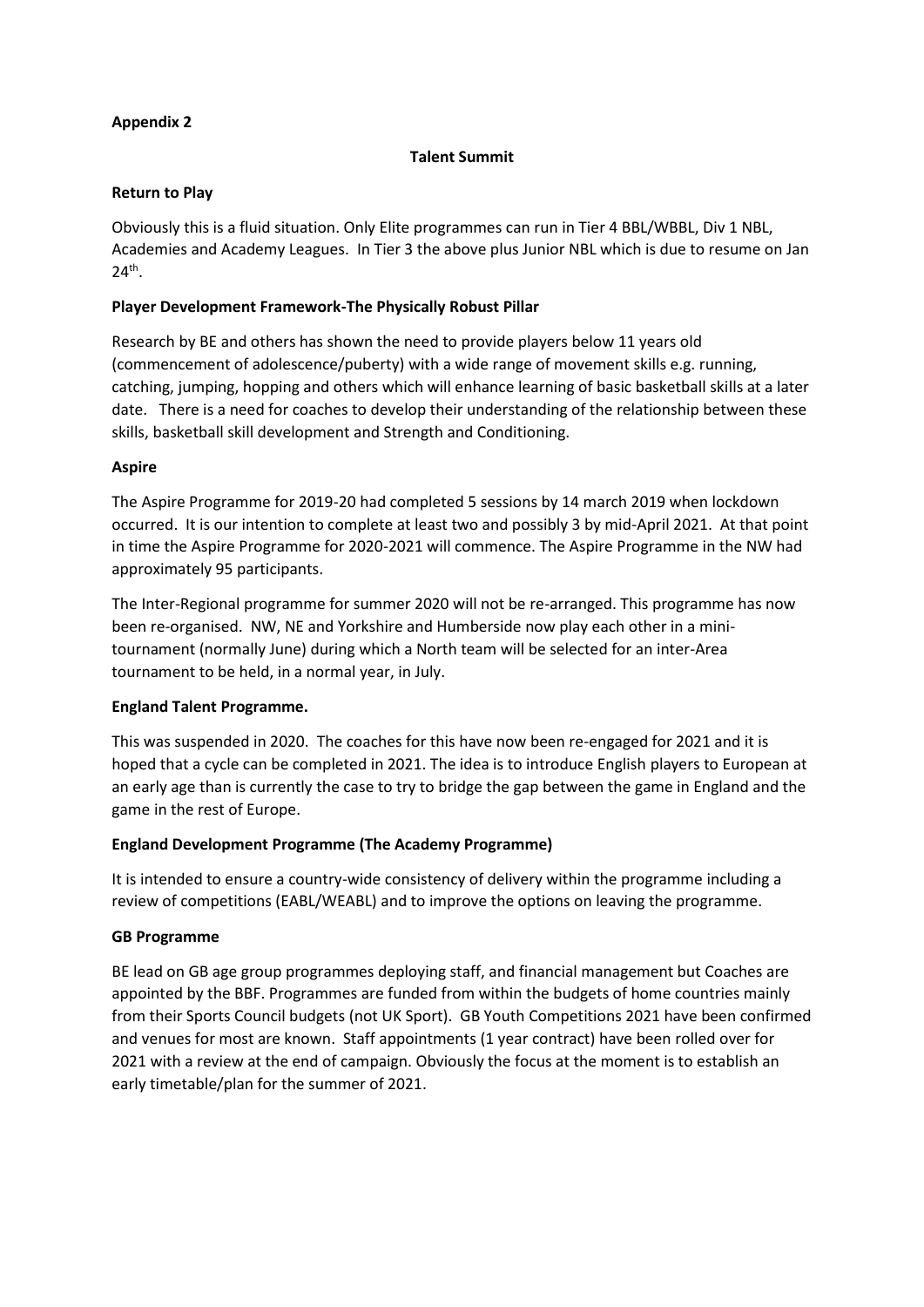## **Coaching**

The Female Leadership & Performance Programme has begun with two of the 12 coaches with NW connections on initial cohort, feedback thus far is that it is a very good experience. A 2nd cohort to commence September 2021. Most coach education is now online including level 1, 2 and 3 courses.